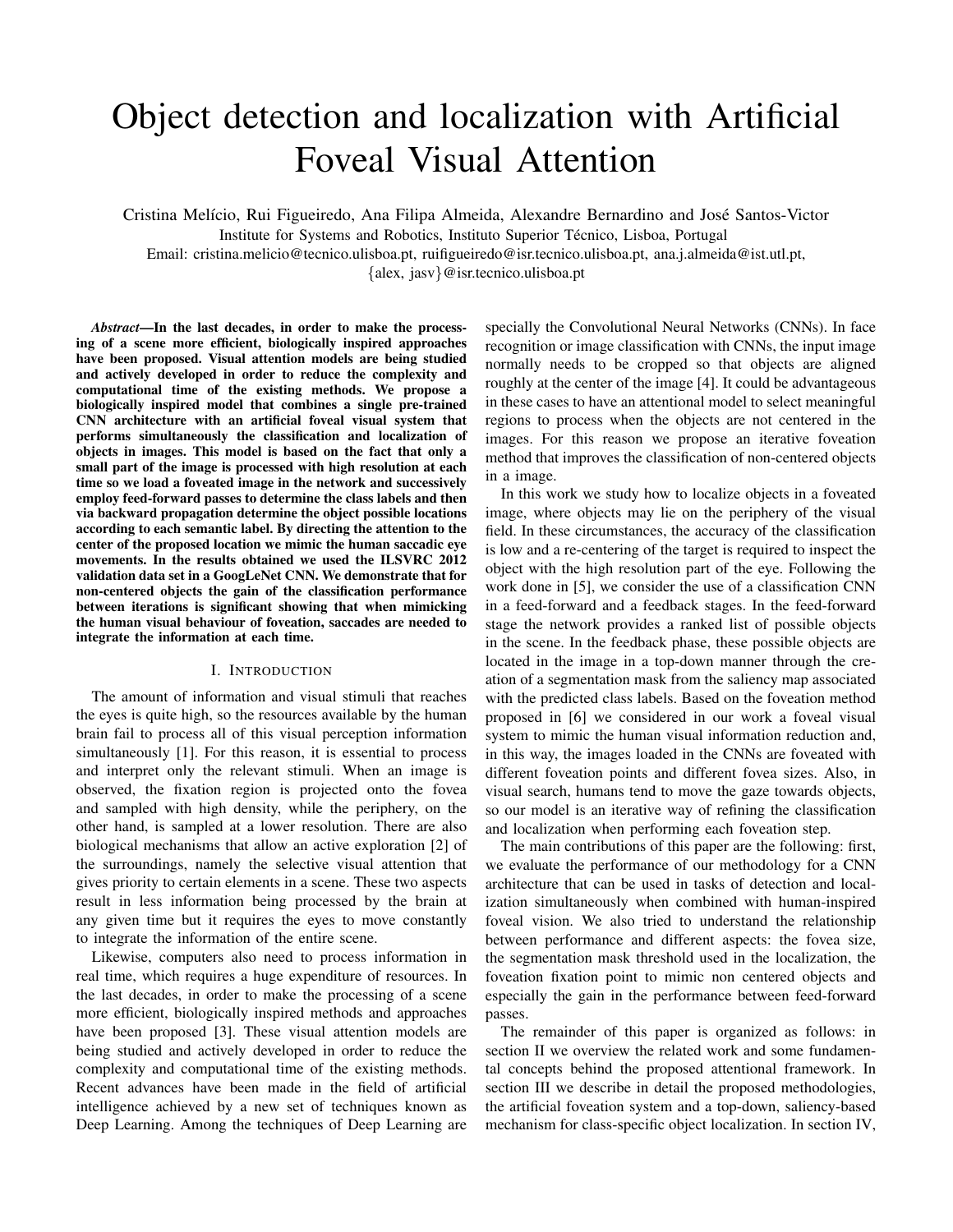we quantitatively evaluate our contributions. Finally, in section V, we wrap up with conclusions and ideas for future work.

# **II. RELATED WORK**

Visual perception arises when light is captured by the eyes and projected onto the retina. The human eye does not contain all the same visual acuity and the resolution of the captured image is much higher in the fovea, a small central region of the eye, decaying drastically as it approaches the periphery [7]. This non-uniform distribution leads to the need of moving the eyes towards the most important parts of the image in order to process them. There are also anatomical mechanisms for information selection, there are also functional mechanisms, such as attention, used to reduce the amount of information to be processed by higher cognitive levels of the brain. In the literature there are several types of computational foveation methods that attempt to replicate this human visual behavior: geometric [8], filtering-based [9] and multi-resolution methods  $[10]$ .

# A. Visual Attention

The concept of visual attention tries to explain how humans process the visual information that arrives to their eyes. The amount of visual information that is received by the eyes is quite high, about  $10^8$  to  $10^9$  bits per second [11] so it would be needed a high cognitive level and a great capacity of cerebral processing. Since brain resources are limited there are mechanisms to reduce the amount of information to be processed simultaneously [12].

Over the years, there have been several attempts to define visual attention. The most accepted definition solves the lack of cognitive resources and is called selective attention [13]. This concept consists of processing in more detail only subregions of the visual field, called focuses of attention, which are determined through selective mechanisms. According to the mechanism of selective attention the visual stimuli are ordered and processed in descending order of relevance, making the attention a sequential process. The most relevant stimuli are called salient. The relevance of visual stimuli can be influenced by the spatial location of the objects [14] and the a priori world knowledge; by certain features of objects present in the environment (color, size, orientation, direction of motion) regardless of their location [15]; or by the structure of certain objects [16].

# B. Bottom-up and Top-down mechanisms

According to James [17] the selective orientation of attention to certain objects or locations is done through bottom-up and top-down factors. Bottom-up factors are driven by stimuli generated by features that are discriminative within a visual scene. Some features are intrinsically more salient in a given context, for example a black ball in the middle of white balls (the salient feature is the color). If a feature is visually salient from the surroundings, it automatically stands out and directs attention involuntarily. This suggests that the visual features are perceived in the brain before the attention itself [18]. On the other hand, top-down factors are generated by a goal to be performed and are influenced by knowledge, expectations and goals [19]. Attention driven by these factors is slower because it requires focal attention.

# C. Deep Convolutional Neural Networks

In recent years have emerged new set of learning techniques known as Deep Learning [20]. These advances, were only achieved due to the development of more powerful hardware such as Graphics Processing Unit (GPUs) and the creation of a very large sets of labeled images (e.g. ImageNet [21]). Deep Convolutional Neural Networks (CNNs) are a class of deep artificial neural networks that are biologically inspired by the visual cortex of mammals. These networks have been widely used for image classification [22] and object detection [23]. These are based on a cascade of successive layers that apply different filters to the input data with the objective of extracting task specific features.

Some of the most used CNN architectures [24], [25] are inspired by the LeNet [26] network that follows the simple stacking structure of 7 convolutional layers interspersed with a pooling layer and then a last fully connected layer to perform the final classification. Similarly to the work of [5], we propose the use of a single pre-trained CNN, that combines covert (classification) and overt (localization) mechanisms of selective visual attention, with artificial foveal vision.

# **III. METHODOLOGIES**

Our methodology, inspired by Cao's et al [5], combines a feed-forward classification with foveal selective mechanism and a feedback localization according to class labels set as goals in the visual search. We propose a biologically inspired foveal attention model that replicates the human visual system and it is capable of classifying and localizing objects in a image. This model is based on the fact that only a small part of the image is processed with high resolution at each time so we load a foveated image in the network and do a first feed-forward pass to determine the possible classes of objects in the image. Then via backward propagation we obtain several object locations according to each semantic label. By directing the attention to the center of the proposed location we foveate again the original image and re-classify and then we analyze by backward propagation the new locations of the new semantic labels.

We propose an iterative refinement model that improves the classification and localization. It can be decomposed into two phases: first the detection through an artificial foveation mechanism using the methodology of [6] and subsequent feedforward classification, and second the localization by performing a back-propagation according to top-down information.

# A. Artificial Foveal Visual System

In this work, we follow the foveation system proposed in [6] that tries to replicate the non-uniform distribution of the receptive fields in humans eyes. This artificial foveal system is inspired by the Laplacian Pyramid method proposed in [27]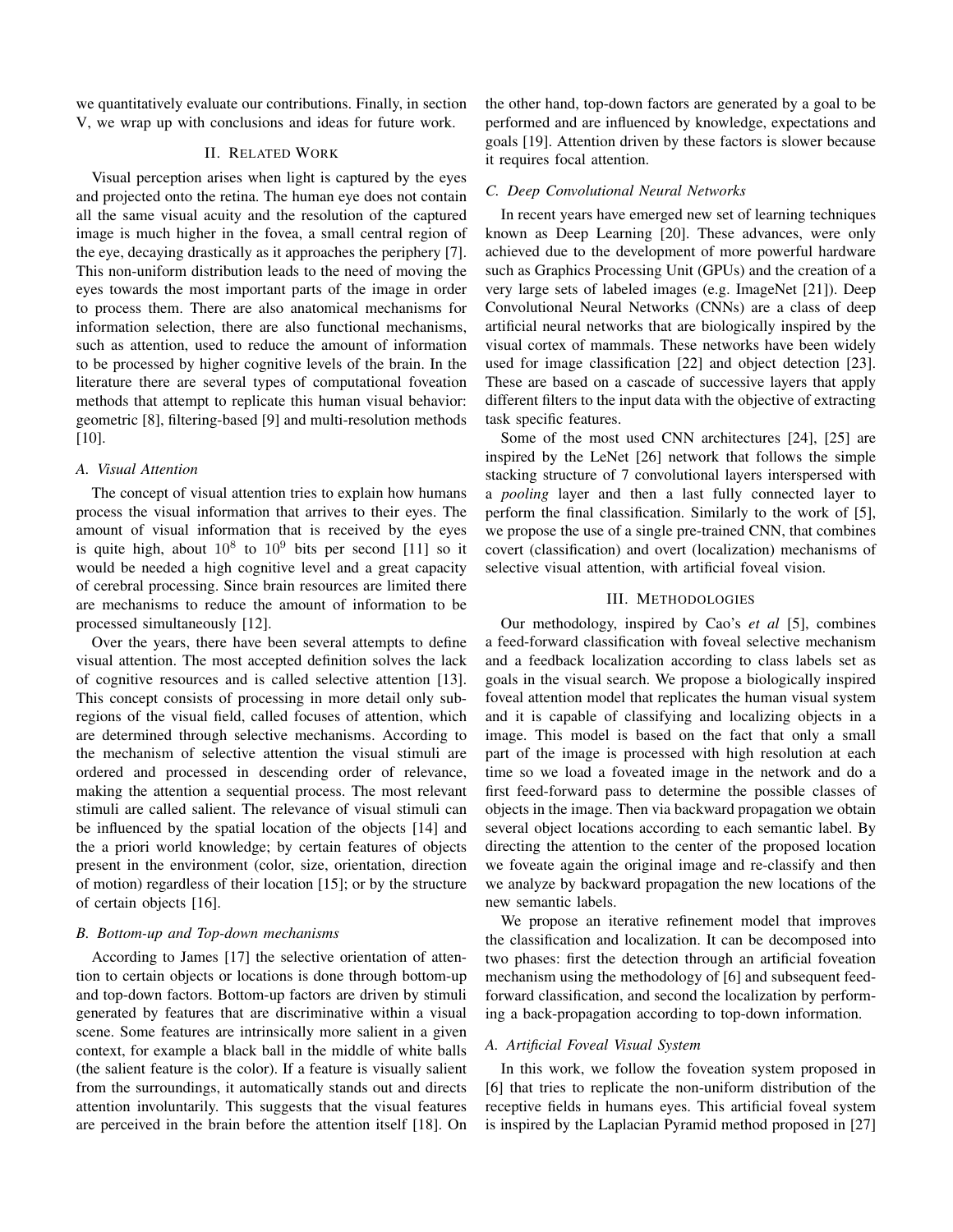

Fig. 1: Example of images with different foveal visual parameters as: foveation point  $(u_0, v_0)$  and fovea size  $f_0$ .

for image compression, which is extremely fast and easy to implement and has been applied in real-time image processing and pattern recognition.

This model consists of 4 steps:

1) First it is created a Gaussian pyramid where each level has increasing amount of blur and it is generated from the previous image level. Each subsequent image level is filtered using Gaussian kernel and scaled down. The image  $g_{k+1}$  can be obtained through the convolution of  $g_k$  with 2D isotropic and separable Gaussian filter kernels of the form

$$
G(u, v, \sigma_k) = \frac{1}{2\pi\sigma_k} e^{\frac{-u^2 + v^2}{2\sigma_k}} \qquad, 0 < k < K \qquad (1)
$$

where  $u$  and  $v$  are the image coordinates,  $K$  is the number of levels of the pyramid and  $\sigma_k = 2^{k-1}\sigma_1$  is the Gaussian standard deviation at the  $k$ -th level.

- 2) Secondly those  $g_k$  images are up-sampled to have the same resolution.
- 3) Then it is created a Laplacian pyramid by saving the difference between adjacent Gaussian level.
- 4) Finally, to mimic a high resolution in a  $f_0$  size and a lower in the rest of the retina we multiply each level of the Laplacian pyramid by exponential kernels of the form

$$
k(u, v, f_k) = e^{\frac{-(u - u_0)^2 + (v - v_0)^2}{2f_k}}, 0 \le k < K. \tag{2}
$$

where  $f_k = 2^k f_0$  is the exponential kernel standard deviation at the  $k$ -th level. The foveation point which defines the focus of attention is represented by  $(u_0, v_0)$ .

In our work we want to vary this parameter to analyze the effect of non centered objects in an image. In figure 1 we represent different resulting images from our foveal visual system with different fovea sizes  $f_0$  and foveation point  $(u_0, v_0)$ .

#### **B.** Image-Specific Class Saliency Extraction

According to Simonyan's findings [28] it is possible to obtain an image-specific class saliency map via a backpropagation. Given an image  $I$  and a class  $c$  the CNN class score  $S_c(I)$  is highly non linear therefore it is useful to approximate that with a first-order Taylor expansion in the neighborhood of  $I$  as

$$
S_c(I) \approx G_c^{\mathsf{T}} I + b \tag{3}
$$



Fig. 2: Different saliency maps for specific class labels obtained by back-propagation in a top-down manner.

where b is the bias of the model and  $G_c = \frac{\partial S_c(I)}{\partial I}$  can be viewed as a measure of how likely pixels of image  $I$  are important for the classification of a class  $c$  and therefore can give help us localize that class in the image. The pixel derivatives are found by back-propagation until the first input image layer. The back-propagated error values are the difference between the output of the CNN *softmax* layer and the desired output that corresponds to assign 1 to the input associated with the specific class we want to localize and assign 0 to all the other inputs.  $G_c$  defines the class specific salience map on image  $I$ . Since the images used are RGB a single class saliency value for each pixel  $M_c(i, j)$  is obtained by taking the maximum magnitude of  $G_c$  across all colour channels l,

$$
M_c(i,j) = \max_{l \in rgb} |G_c(i,j,l)|. \tag{4}
$$

# C. Weakly Supervised Object Localization

The object localization is obtained by computing the segmentation mask by selecting the pixels of the saliency map  $M_c$  with a value higher than a certain threshold, th, and set the rest of the pixels to zero. A tightest bounding box covering the stain of non-zero saliency values is computed resulting in a guess of the localization of the object. Considering the center of the bounding box found we foveate again the original image and do the re-classification and re-localization of the image.

### **IV. RESULTS**

Following the work developed in [6] that considered only one feed-forward pass in the network with a centered foveated image, our main goal is to show that there is a significant gain in the performance between the first and the second foveation. Our model can be decomposed in the following steps (also illustrated in Fig. 3):

- 1) Resize the image to  $227 \times 227$  and foveate with a specific fovea size  $f_0$
- 2) Run CNN model with the foveated image and predict the top 5 class labels with a feed-forward pass
- 3) For each of the top 5 class labels, compute each localization bounding box with top-down back-propagation according to a threshold,  $\theta$
- 4) For each of the 5 bounding boxes in the original image foveate again with the fixation point in the center of each bounding box and predict again the top 5 class labels with a feed-forward pass
- 5) Given the total 25 labels and the corresponding confidences, rank them and choose the top 5 as final solution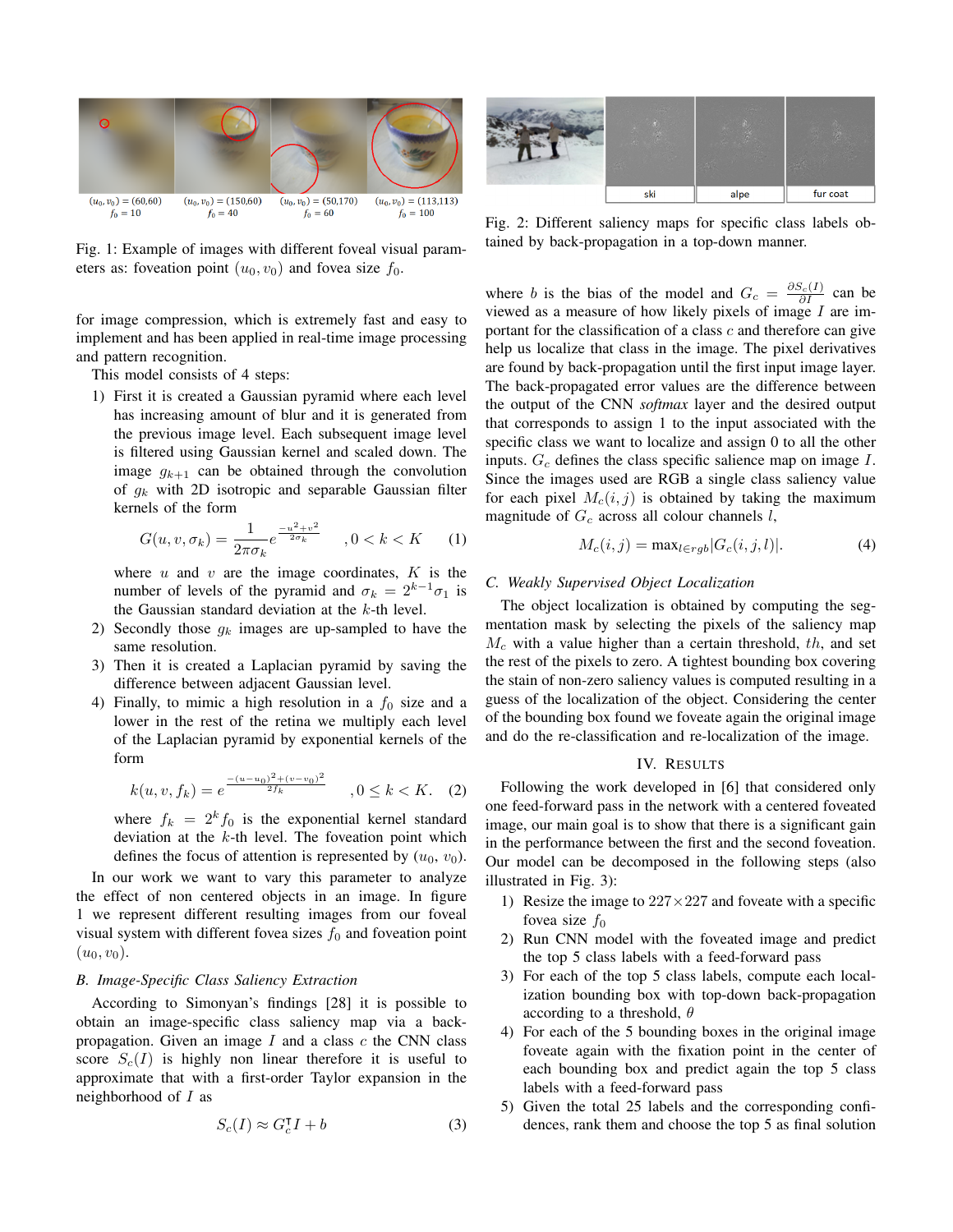

Fig. 3: Schematic of our iterative refinement model of object detection. First a foveated resized image is loaded into the network to predict the top-5 class labels through a feed-forward pass. Then for each class label, it is computed each bounding box with a top-down back-propagation according to the threshold selected. Then we apply a second foveation centered in each bounding box found and predict again the top 5 class labels with a feed-forward. Given this 25 labels with confidences associated we sort them in descending order, not choosing repeated labels and pick as final solution the top-5. Iteratively we to a re-localization according to those labels with a feedback pass. In our work we only considered two iterations. The red rectangles represent the bounding boxes that contain all pixels above the specified threshold, in this case the threshold was 0.75. The red circles represent the focused area simulating the fovea, that was set to  $f_0 = 60$  in this case. The ground truth label of the input image is go-kart.

6) For each of the top 5 final class, compute the localization bounding box with top-down feedback pass

We used the ImageNet Large Scale Visual Recognition Challenge (ILSVRC) 2012 validation data set [29], which comprises a total of 50K test images with objects conveniently located in the images center. The following results were obtained with the first 100 images of that data set and the pre-trained neural network GoogLeNet [25].

According to our foveal visual system, in our experiments  $\sigma_1$  was set to 1, the original image resolution was set to  $N \times N = 227 \times 227$  (the size of the considered CNN input layer) and the size of the fovea was varied in the interval  $f_0 \in \{0, \ldots, 180\}$ . We could have considered 227 as upper limit, however, the size of the fovea becomes too large and there is no difference to the original image, and therefore, this fovea sizes larger than 180 not represent any benefit.

In order to quantitatively assess the performance of our methodology we considered the classification and localization error present in the ILSVRC [29].

# A. Classification Performance

This classification performance is calculated for each image comparing the top-5 class labels in the descending order of confidence with the ground truth. If there is no match it leads to an error. The overall classification error is the average error over all images.

In order to understand how the foveation point of the first feed-forward pass influences the classification error, we made it vary along a 8 by 8 grid. As the threshold applied to the segmentation mask does not influence the classification error it was fixed to  $\theta = 0.7$ . However, the size of the fovea was varied between 0 and 180 so the classification error was calculated for each position over all  $f_0$  considered. In Fig.4 we can compare the classification error between first and second feed-forward passes as a function of the foveation position. Since the objects of the data set are mainly centered, as we were expecting, the classification error is smaller in the center. However, we verified that from the first to the second pass, independently of the initial foveation point, the error reduces demonstrating the gain of our iterative model.

In order to understand better how the foveation size affects the classification error both for centered and non-centered foveation points we fixed  $\theta = 0.7$  and varied  $f_0$  between 0 and 180. In Fig. 5 we verify that the gain between the first and the second feed-forward classification is not significant when the foveation is centered, being at maximum 10%. However, when the foveation is non-centered (average of all foveation positions) the maximum gain between the two passes is 43%.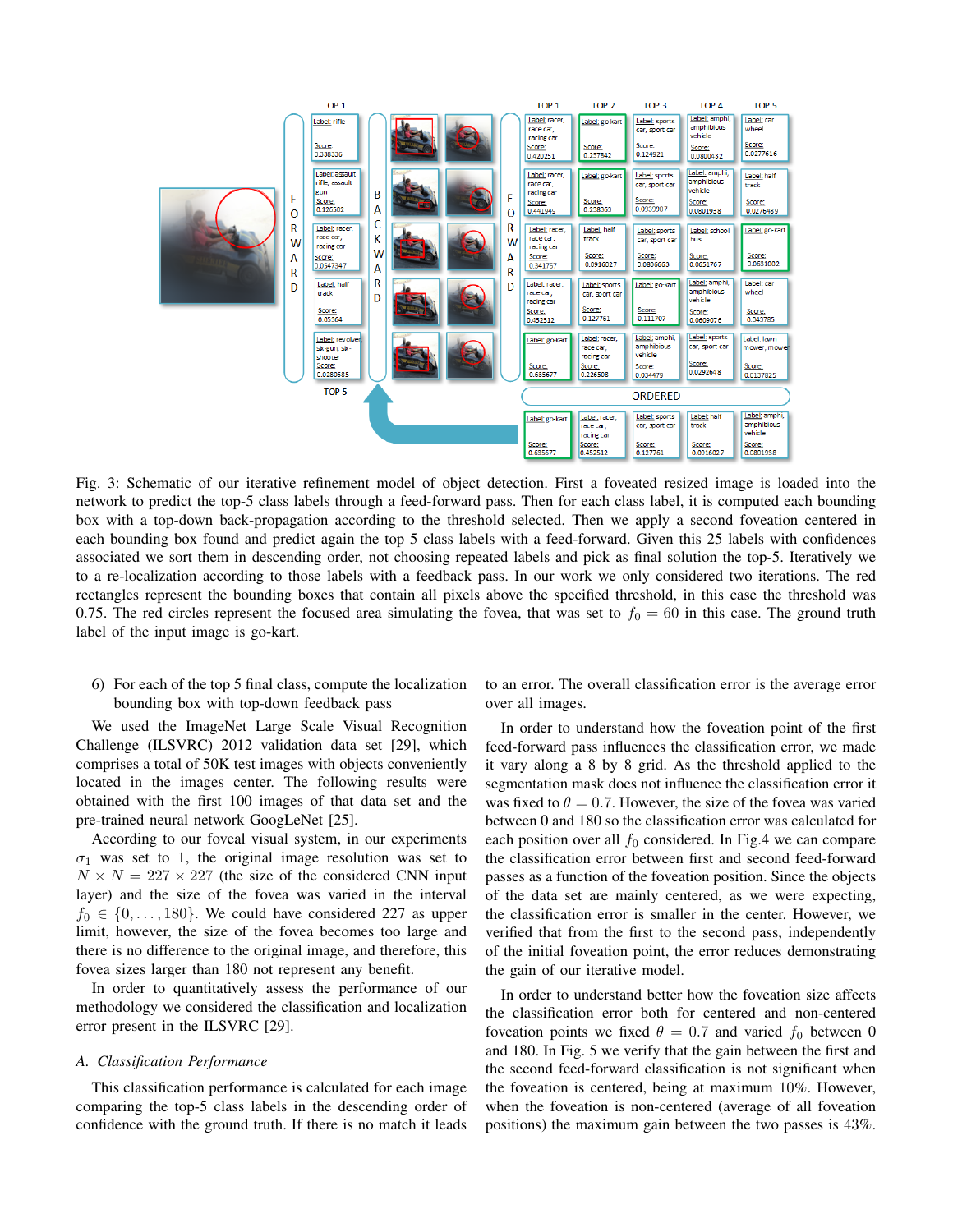

Fig. 4: Classification performance in function of initial foveation point  $(u_0, v_0)$  where dark and bright represent better and worse performance. The classification error was calculated over all  $f_0$  and fixing  $\theta = 0.7$ 



Fig. 5: Classification Performance in function of the fovea size  $f_0$  with  $\theta = 0.7$ . The baseline was computed with  $f_0 = 227$ (the resolution of the input image) to simulate an input image without any blur corresponding to minimum error

# **B.** Localization Performance

The localization is considered correct if at least one of the five predicted bounding boxes for an image overlaps over 50% with the ground truth bounding box, otherwise the bounding box is considered wrong. The evaluation metric consists on the intersection over union between the proposed and the ground truth bounding box.

To understand the effect of the threshold, applied on the segmentation mask, on the localization performance, we fixed the fovea size to  $f_0 = 70$  and varied the threshold in the interval  $\theta = \{0, \ldots, 1.0\}$ . As observed in Fig. 6(a) there is neither gain between backward passes nor differences between foveate in the center or elsewhere in the image. Localization tasks depend mostly on the low frequency of the image signal, thus, when we foveate an image we only remove high frequencies outside the fovea, however the location of the object remains detectable. For thresholds smaller than 0.4, the localization error remains stable. From this point, the evolution of the error presents the form of a valley obtaining the lowest localization error for thresholds of 0.65 and 0.7. This shows that exists a compromise between the threshold not being too small making nothing salient and being too high making all the image important for the bounding box. For this reason, we chose  $\theta = 0.7$  to lead to minimum errors, when varying the fovea size as illustrated in Fig. 6(b).

## V. CONCLUSIONS

In this paper we proposed a biologically inspired framework for object classification and localization that incorporates CNNs with human-like foveal vision that mimics the selective attention mechanisms for information reduction to be processed by the brain. Our iterative model is composed by successive feed-forward and backward passes that refine the classification of objects.

The main experimental goal of this study was to assess the performance of our framework in tasks of detection and localization of non-centered objects in the images, to resemble real scenarios. The results obtained for our foveal iterative vision model are promising. We conclude, on one hand, that when using a methodology that replicates human visual behavior, it is necessary to use successive foveations (saccades). This is because in real scenarios, where objects can be anywhere in the image, the results show that the classification performance improves significantly from the first to the second feed-forward pass. On the other hand, we conclude that the classification performance reaches a saturation point for a fovea size of  $f_0 = 70$ . Furthermore, the localization performance does not improve with iterations. The location only depends on lower frequencies of the images and, thus, smoothing them with the foveation does not affect performance.

Our quantitative analysis indicates that for systems with foveation, which have a higher resolution in a small region that decays towards its periphery, we do not need the total resolution of the image to reach maximum performance. Thus, one can use mechanisms to reduce the resolution of an image, and it is not necessary to store and process all the information. However, we emphasize that the goal of this work was to study the impact of information reduction via space variant blurring of the original image, on classification and localization tasks using a state-of-the-art CNN classifier. Therefore, we did not show any computational gains, since the number of pixels of the input images were fixed.

In the future, in order to combine the mechanism of humanlike visual saccades with computational gain, we intend to leverage log-polar like transformations or pyramidal images representations with more compact neural network architectures trained to classify images more efficiently.